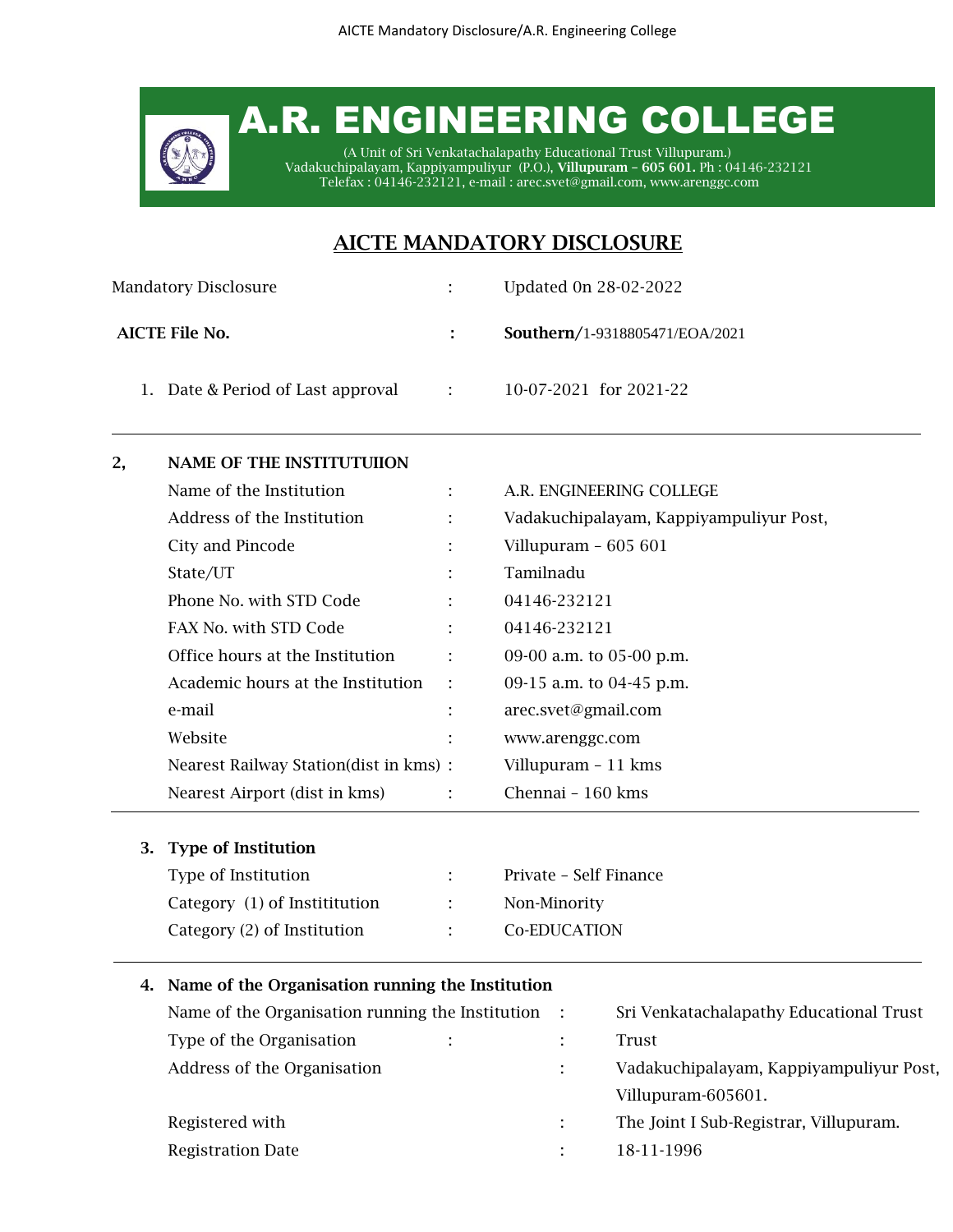| Anna University, Chennai |
|--------------------------|
| Guindy, Chennai-600025.  |
|                          |
|                          |
|                          |

# 6. Name of the Principal / Director

| Name of the Principal / Director |    | Dr.R.PANNEERDHASS                 |
|----------------------------------|----|-----------------------------------|
| <b>Exact Designation</b>         |    | Principal                         |
| Phone No. with STD Code          |    | 04146-232121                      |
| Fax No. with STD Code            |    | 04146-232121                      |
| e-mail                           |    | arec.svet@gmail.com               |
| <b>Highest Degree</b>            | ۰. | Ph.D.                             |
| Field of Specialization          |    | Faculty of Mechanical Engineering |
|                                  |    |                                   |

# 7. Governing Board Members

| Sl.No. | <b>Name</b>                                                               | <b>Position</b>               | Category         |
|--------|---------------------------------------------------------------------------|-------------------------------|------------------|
| 01     | Mr.G.Mahadevan                                                            | Chairman                      | Industrialist    |
| 02     | Mr.M.Kuberan                                                              | <b>Joint Managing Trustee</b> | Industrialist    |
| 03     | Mr.M.Prabu                                                                | Member                        | Industrialist    |
| 04     | Mrs.M.Kalaiselvi                                                          | Member                        | <b>Trustee</b>   |
| 05     | Mr.Balamurugan                                                            | Member                        | Nomin ated AICTE |
| 06     | Nominee of the Affiliating Body/University / Board of Technical Education |                               |                  |
| 07     | Mrs.Madhumathi                                                            | Member                        | Nominated DOTE   |
| 08     | Mr.R.Vijyarajeswaran                                                      | Member                        | Industrialist    |
| 09     | Mr.K.Mariappan                                                            | Member                        | Industrialist    |
| 10     | Mr.K.Manikandan                                                           | Member                        | Educationalist   |
| 11     | Dr.R.Panneerdhass                                                         | <b>Member Secretary</b>       | Principal        |

# **8. Academic Council Members**

| SI. No. | Category    | <b>Designation</b> | <b>Name</b>       |
|---------|-------------|--------------------|-------------------|
| 01      | Chairperson | Principal          | Dr.R.Panneerdhass |
| 02      | Member      | HOD-Mech           | Mr.S.Ramamoorthy  |
| 03      | Member      | HOD-Civil          | Mrs.S.Suganya     |
| 04      | Member      | HOD-ECE            | Mr.P.Saravanan    |
| 05      | Member      | HOD-EEE            | Mr.R.Udhaya Kumar |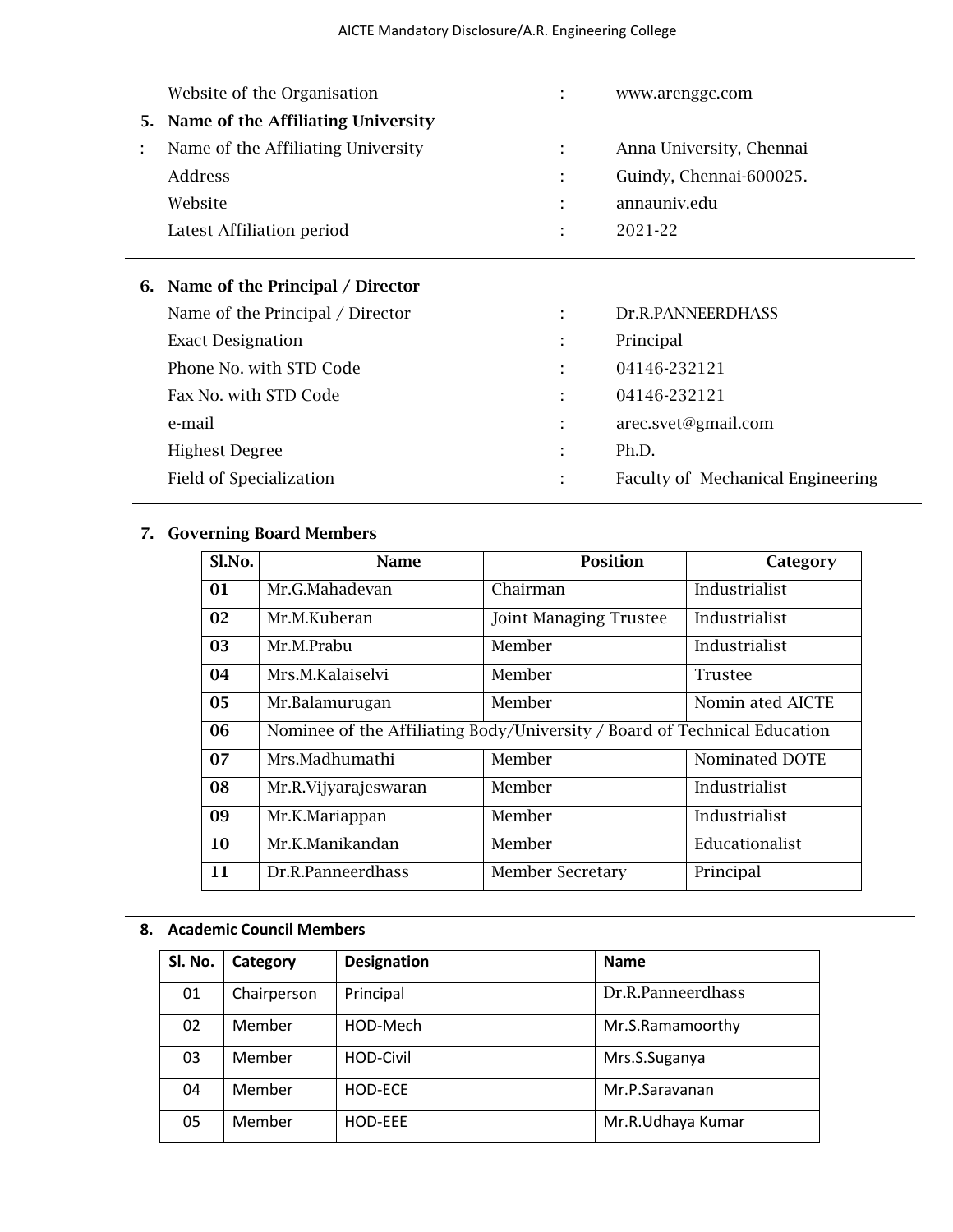| 06                | Member    | HOD-CSE                           | Ms.V.Dhanalakshmi  |
|-------------------|-----------|-----------------------------------|--------------------|
| 07                | Member    | HOD-First year                    | Dr.V.Girija        |
| 08                | Member    | <b>Examination Coordinator</b>    | Mr.R.Udhaya Kumar  |
| 09                | Placement | <b>Placement Coordinator</b>      | Mr.D.Manikandan    |
| 10                | Member    | Senior faculty from other College | Mr.Senthil kumaran |
| $E_{\text{real}}$ |           |                                   |                    |

Frequency of meeting twice in a year

# **9. EXECUTIVE COMPONANT : Organisation Chart and Process**

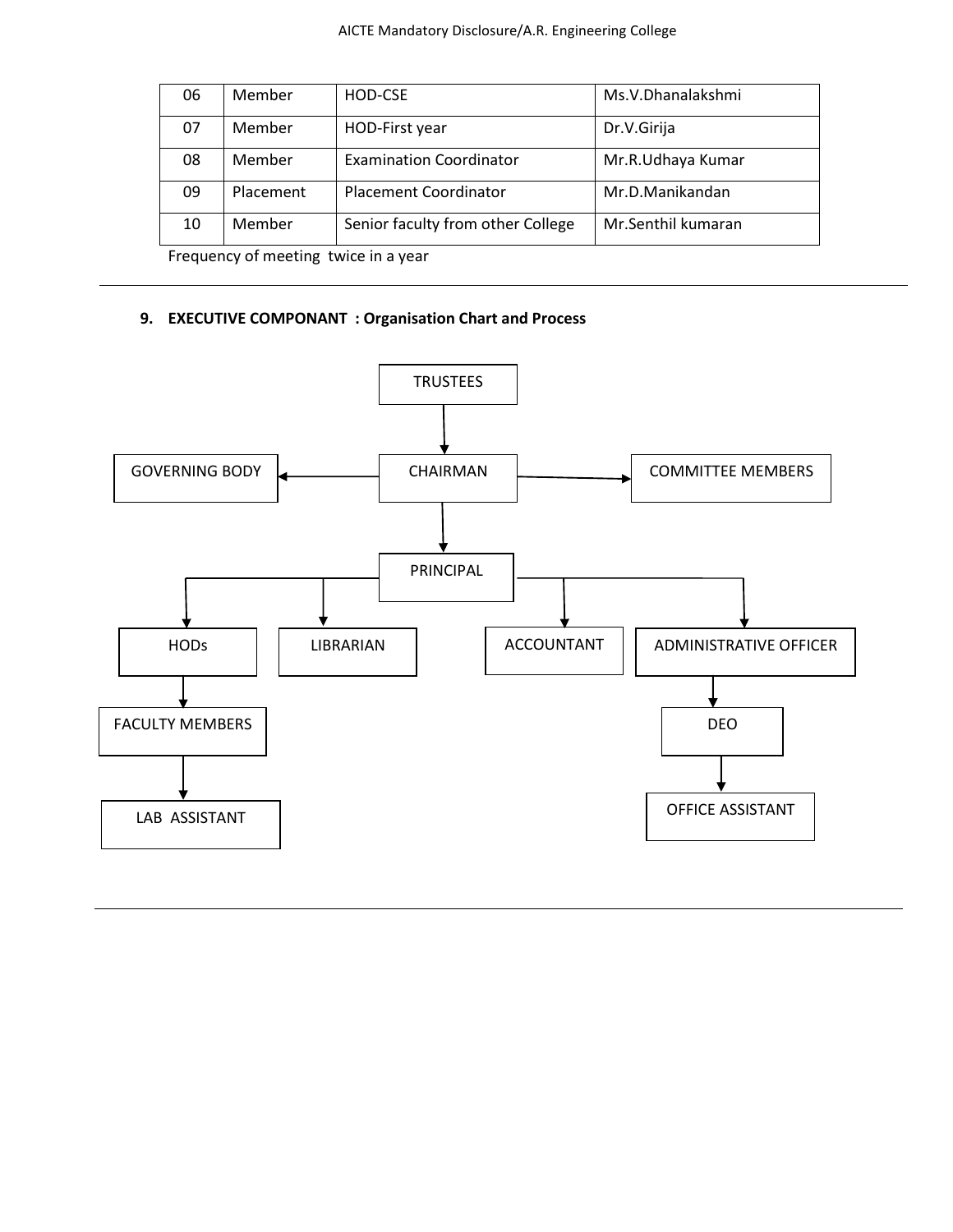## **10. Grievance Redressal mechanism for Faculty, Staff and Students**

- ❖ System for redressal of grievances of faculty, staff and students
- ❖ The Management of the college follows an open system of administration and grievances from staff and students of given the utmost attention.
- ❖ Complaints and suggestion box are kept at a number of places in the campus and also in the hostel
- ❖ The suggestions and complaints are carefully looked into and remedial measures undertaken. Response are also published through notice boards.
- ❖ In case of indiscipline, a Committee appointed by the principal enquires into the matter by calling witnesses and recommendations are made about the action to be taken by the management.
- ❖ Grievances regarding the staff in terms of salary, promotions, etc., are carefully looked into by the HR Department in consultations with the Principal and remedial measures taken.
- ❖ Class Committee meeting are hold in which grievances of students are taken note of and remedial measures taken.
- ❖ A student Welfare office looks into the welfare of the students and advises the management for necessary action.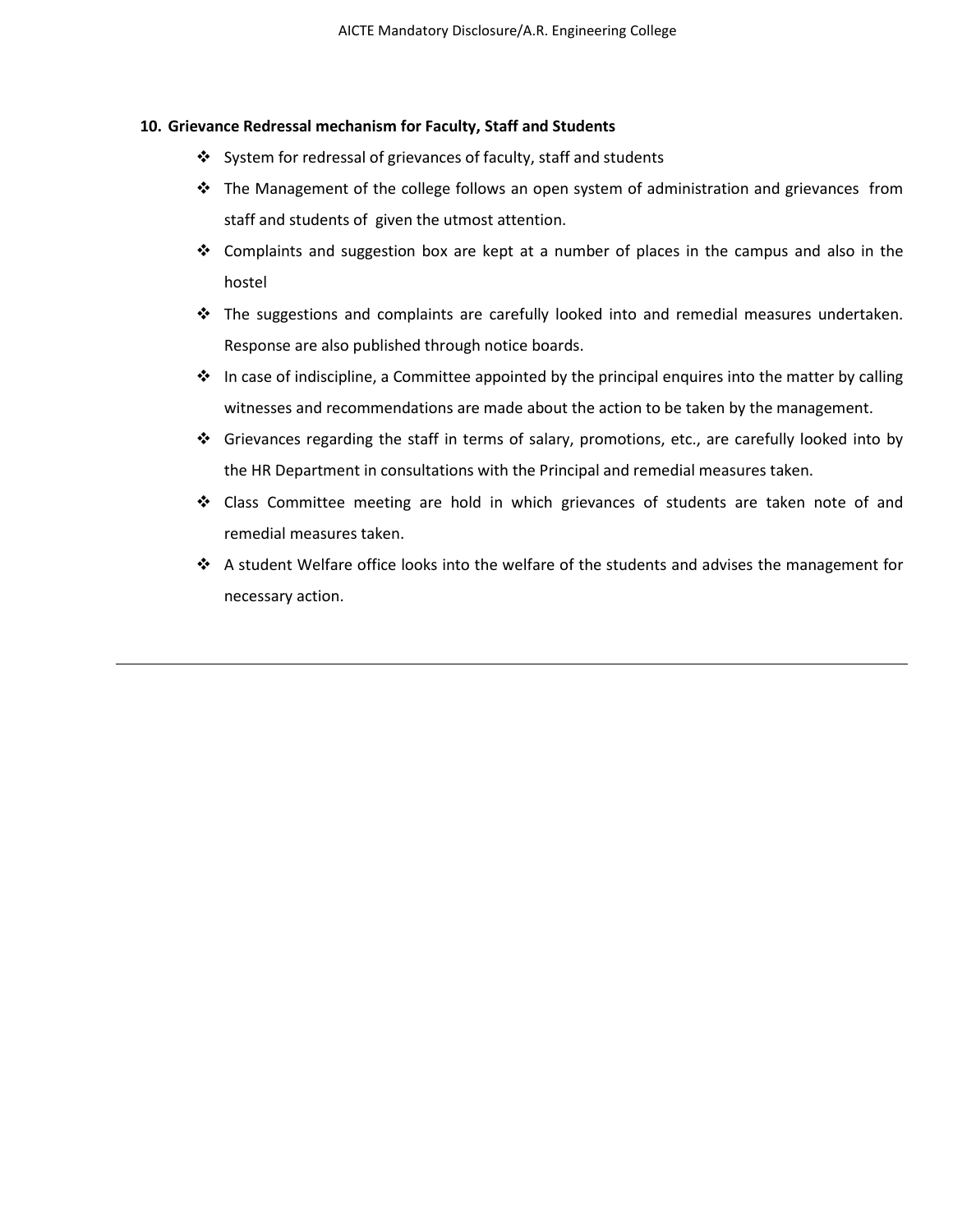|   | 12. Departmentwise details:               | <b>Sanctioned Intake</b> |    |  |
|---|-------------------------------------------|--------------------------|----|--|
| ❖ | Civil Engineering                         | $\cdots$                 | 30 |  |
|   | ❖ Computer Science & Engineering          | $\cdots$                 | 60 |  |
|   | ❖ Electronics & Communication Engineering | $\cdots$                 | 60 |  |
|   | ❖ Electrical & Electronics Engineering    | $\cdots$                 | 30 |  |
| ❖ | <b>Mechanical Engineering</b>             |                          | 60 |  |
|   |                                           |                          |    |  |

# **13. Departmentwise Teaching Faculty – details – AICTE BIO-DATA FORM**

| ❖ Civil Engineering                       |          | 06 |
|-------------------------------------------|----------|----|
| ❖ Computer Science & Engineering          | $\cdots$ | 06 |
| ❖ Electronics & Communication Engineering |          | 09 |
| ❖ Electrical & Electronics Engineering    |          | 06 |
| ❖ Mechanical Engineering                  |          | 11 |
| ❖ First Year                              |          | 12 |
|                                           |          |    |

# **14. Admission Quota**

| <b>Admission Quota</b>             | $\ddot{\cdot}$       | Engineering                                   |
|------------------------------------|----------------------|-----------------------------------------------|
| Entrance Test / Admission Criteria | $\ddot{\cdot}$       | No Entrance Test in Tamilnadu                 |
|                                    | $\ddot{\phantom{a}}$ | Admissions based on the marks obtained in HSC |
|                                    | $\ddots$             | Examinations (Mathematics + Physics +         |
|                                    | $\ddot{\cdot}$       | Chemistry)                                    |
| Fees in Rupees                     | $\ddot{\cdot}$       | Rs.50,000/- per year                          |
| Admission calendar                 | $\bullet$            | May to June                                   |
|                                    |                      |                                               |

# **15. Infrastructural Information**

- ❖ Class Room
- ❖ Mechanical Engineering
- ❖ Electronics & Communication Engineering
- ❖ Civil Engineering
- ❖ Computer Science & Engineering
- ❖ Electrical & Electronics Engineering
- ❖ First year
- ❖ Placement Training
- ❖ Library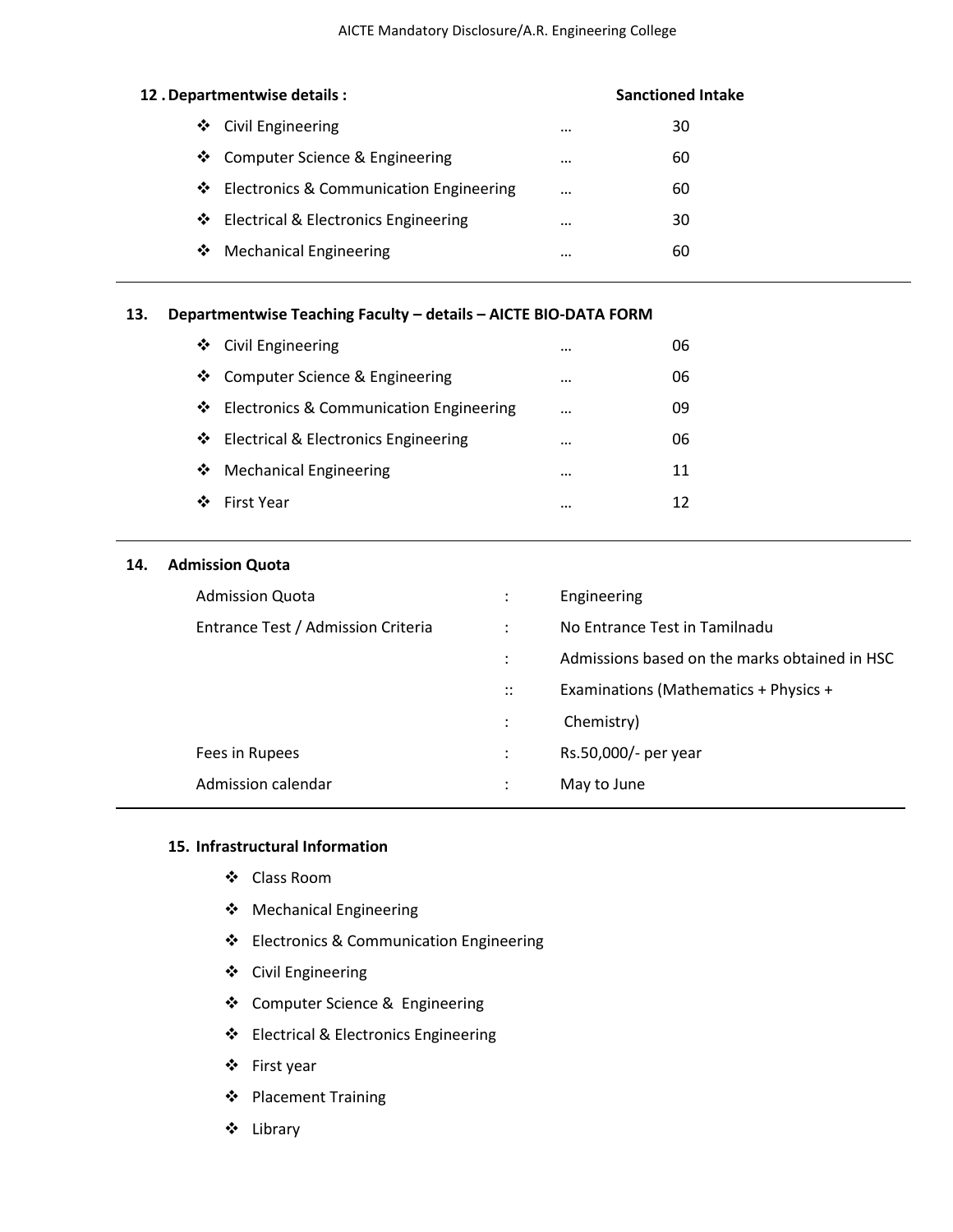- ❖ Medical Facility
- ❖ Transport Facility
- ❖ Cafeteria
- ❖ Auditorium
- ❖ Seminar & Conference Hall
- ❖ Sports facility
- ❖ Buildings
- ❖ Hostel (Separately for Boys & Girls)
- ❖ Academic Facility
- ❖ Wi-fi facility

# **16. Academic Sessions**

| <b>Academic Sessions</b>            |                          | Engineering                                      |
|-------------------------------------|--------------------------|--------------------------------------------------|
| Examination System, Year / Semester | <b>Contract Contract</b> | Semester pattern @ Two Semester per year         |
| Period of declaration of results    |                          | Within 1 - 2 months after closure of examination |

## **17. Counselling / Monitoring**

| Counselling / monitoring  | ÷ | Regular counseling for students by faculty<br>advisors once every week   |
|---------------------------|---|--------------------------------------------------------------------------|
| <b>Career Counselling</b> | ÷ | Done during faculty advising regularly and also<br>by Placement Officer. |
| Medical facilities        |   | A medical room is provided in the Institute.                             |
| Student Insurance         |   | All students are covered under Insurance scheme                          |
|                           |   |                                                                          |

### **Students Activity Body**

# **Cultural activities –**

- ❖ Students exhibit their talents through the Cultural Activities.
- ❖ Every Year

## **Sports activities :**

### **Facilities available in the Sports are**

**1. Outdoor Games**

| <b>Football Field</b> | <b>Basket ball Court</b> | Cricket |  |
|-----------------------|--------------------------|---------|--|
|                       |                          |         |  |

- Volleyball Courts
- **2. Indoor Games**

Shuttle Carrom Chess